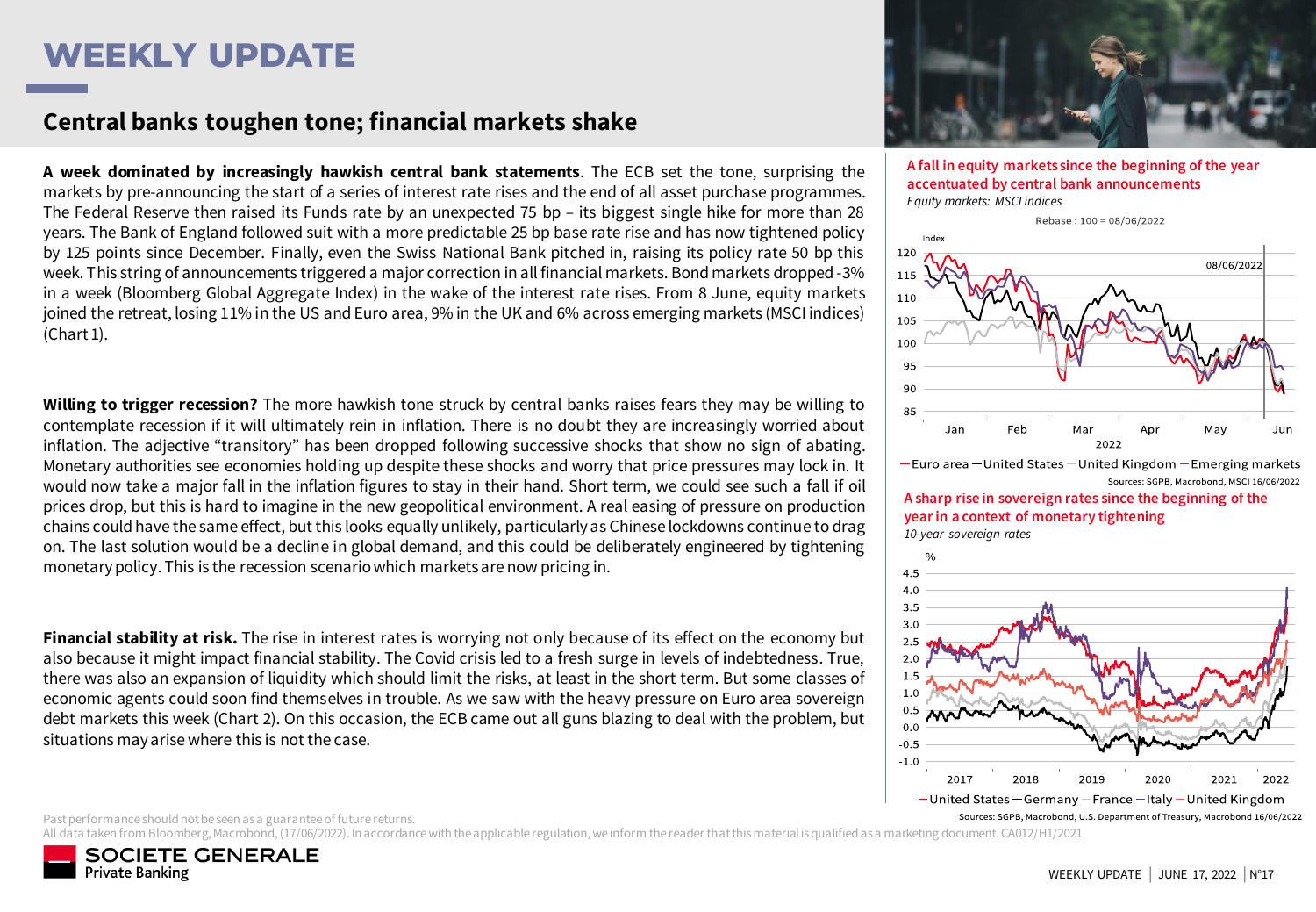## **OUR MACRO COMMENTS**

### **Events of the week**



Faced with the widening spread in borrowing costs between Euro area countries, the ECB Governing Council met exceptionally on Wednesday. At the end of this unplanned meeting, the ECB pledged to put in place a new tool to fight against the risk of fragmentation within the zone and therefore reducing the spreads on the debts of southern European countries.



The Swiss Central Bank (SNB) increased its key interest rate by 50 basis points on Thursday. Fixed and maintained at -0.75% since 2015, the SNB's rate is now -0.25%. The objective of this unexpected increase is to fight inflation, which at 2.9% exceeds the 2% threshold acceptable to the SNB. In reaction, the Swiss franc appreciated to  $\epsilon$ 1.02, approaching parity with the euro.

| <b>Figures of the week</b> |
|----------------------------|
|----------------------------|

- Industrial production (in year on year variation, April)
- Unemployment rate (April)
- BoE policy interest rate
- Retail sales (in month on month variation, May)
- Fed policy interest rate
- Inflation (in year on year variation, May)
- Core inflation (in year on year variation, May)
- BoJ policy interest rate
- Retail sales (in year on year variation, May)

| Current                            |        | <b>Consensus</b>         | Previous              |
|------------------------------------|--------|--------------------------|-----------------------|
| $0.7\%$<br>➡<br>3,8%<br>♠<br>1,25% | ♠      | $0,5\%$<br>3,6%<br>1,25% | 0,7%<br>3,7%<br>$1\%$ |
| $-0,3%$<br>1,75%                   | ₩<br>♠ | 0,2%<br>1,5%             | 0,9%<br>$1\%$         |
| 8,1%<br>♠<br>♠<br>3,8%             |        | 8,1%<br>3,8%             | 7,4%<br>3,5%          |
| $-0,1%$<br>➡                       |        | $-0,1%$                  | $-0,1%$               |
| $-6,7%$                            | ♠      | $-7,1\%$                 | $-11,1\%$             |

### **The week ahead**



Sources : Bloomberg, on June 17th, 2022.

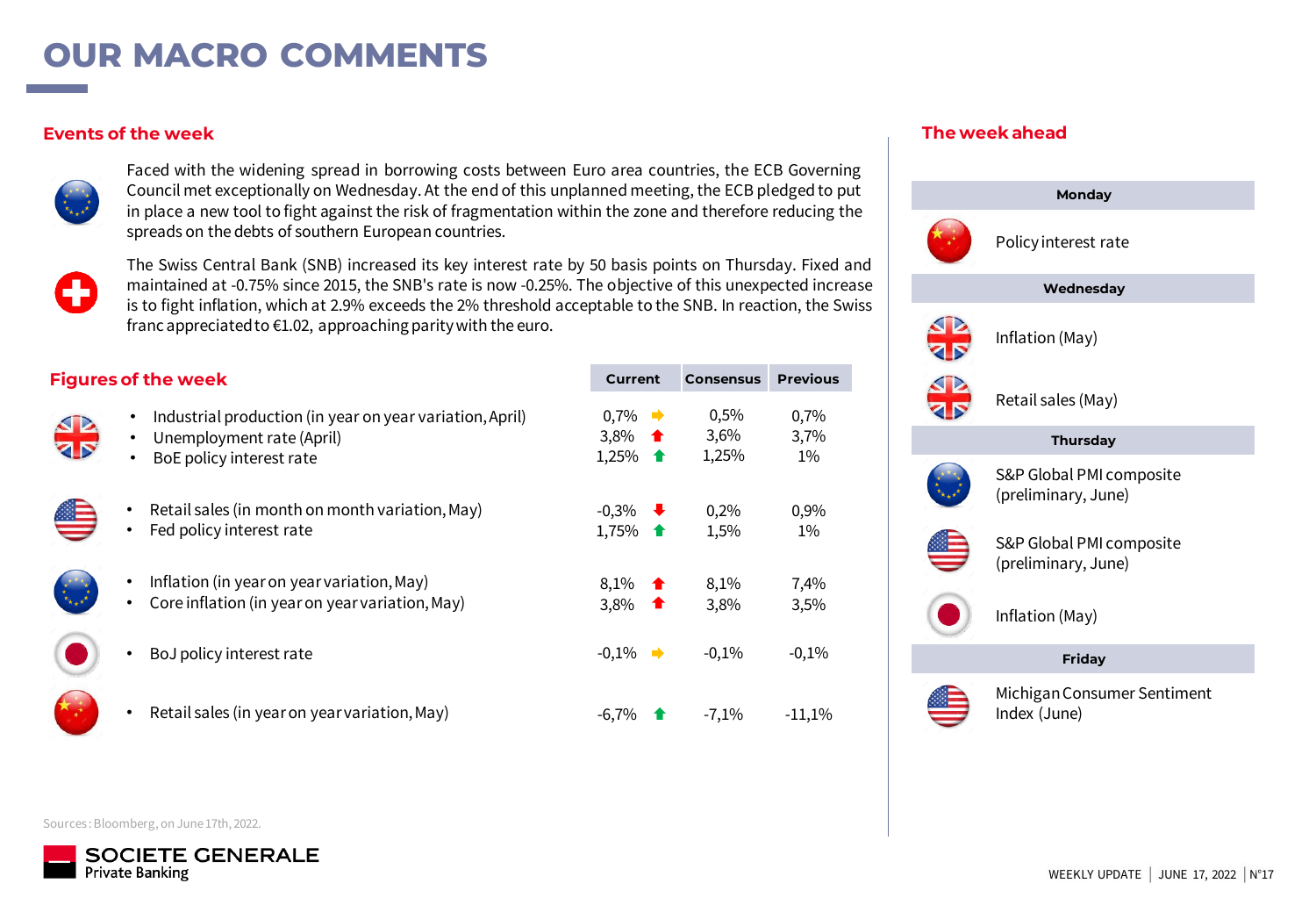# **MARKETS PERFORMANCE**

| Interbank rate | Last.   | -1W     | -3M     | <b>YTD</b> | $-12M$  | Commodities            | Last.   | -1W     | -3M      | <b>YTD</b> | $-12M$   |
|----------------|---------|---------|---------|------------|---------|------------------------|---------|---------|----------|------------|----------|
| €STER O/N      | $-0,58$ | $-0,58$ | $-0,58$ | $-0,59$    | $-0,56$ | Brent, USD/BL          | 118,78  | $-3,9%$ | 21,3%    | 50,3%      | 60,8%    |
| USD SOFR O/N   | 0,30    | 0.76    | 0,05    | 0,05       | 0,01    | Or, USD/oz             | 1834    | $-1,0%$ | $-4.7%$  | 0,3%       | 1,3%     |
| JPY TONAR O/N  | $-0,02$ | $-0,04$ | $-0,01$ | $-0,02$    | $-0,03$ | Copper, USD/metric ton | 9 2 6 0 | $-4,4%$ | $-8,5%$  | $-4,3%$    | $-2,9%$  |
| GBP SONIA O/N  | 0,94    | 0,94    | 0.45    | 0,19       | 0,05    | Platinium, USD/onz     | 938     | $-7,1%$ | 7,3%     | $-3,0%$    | $-18,5%$ |
| CHF O/N        | $-0,30$ | $-0,78$ | $-0,78$ | $-0,78$    | $-0,80$ | Palladium, USD/onz     | 1833    | $-7,0%$ | $-26,5%$ | $-7,3%$    | $-33,6%$ |

| Long term sov. rates     | Last.            | $-1W$ | -3M   | <b>YTD</b> | -12M    | <b>FX rates</b>       | Last.    | $-1W$   | -3M      | <b>YTD</b> | -12M     |
|--------------------------|------------------|-------|-------|------------|---------|-----------------------|----------|---------|----------|------------|----------|
| 10Y OAT                  | 2,19             | 1,86  | 0,84  | 0,20       | 0,06    | EUR/USD               | 1,04     | $-2,9%$ | $-5,1%$  | $-7,9%$    | $-14,0%$ |
| 10Y Bund                 | 1,75             | 1,32  | 0,37  | $-0,21$    | $-0,19$ | EUR/CHF               | 1,04     | $-0,4%$ | 0,7%     | 0,6%       | $-4,4%$  |
| 10Y BTP                  | 3,75             | 3,36  | 1,89  | 1,17       | 0,78    | USD/GBP               | 0,83     | 4,0%    | 8,5%     | 12,2%      | 16,9%    |
| 10Y JGB                  | 0,25             | 0,24  | 0,20  | 0,07       | 0,05    | USD/JPY               | 134,56   | 0,5%    | 13,6%    | 16,9%      | 22,4%    |
| 10Y Bonos                | 2,85             | 2,47  | 1,33  | 0,56       | 0,40    | USD/BRL               | 5,12     | 5,1%    | 0,2%     | $-8,1%$    | 2,0%     |
| 10Y Swiss                | 1,43             | 1,04  | 0,43  | $-0,13$    | $-0,20$ | USD/CNY               | 6,71     | 0,5%    | 5,7%     | 5,7%       | 4,9%     |
| 10Y Gilt                 | 2,45             | 2,23  | 1,66  | 1,02       | 0,86    | USD/RUB               | 58,17    | $-3,5%$ | $-42,6%$ | $-22,4%$   | $-19,1%$ |
| 10Y USTnote              | 3,33             | 3,03  | 2,19  | 1,52       | 1,57    |                       |          |         |          |            |          |
| <b>Credit &amp; EM</b>   | Last.            | $-1W$ | $-3M$ | <b>YTD</b> | $-12M$  | <b>Equity indices</b> | Last.    | $-1W$   | -3M      | <b>YTD</b> | -12M     |
| <b>EUR Corporate Aaa</b> | 2,59             | 2,04  | 1,12  | 0,33       | 0,18    | MSCI AC World (USD)   | 1022     | $-7,2%$ | $-8,5%$  | $-11,9%$   | $-9,9%$  |
| EUR Corporate Baa        | 3,54             | 2,90  | 1,72  | 0,66       | 0,44    | Eurostoxx 50          | 3532     | $-6,8%$ | $-9,2%$  | $-17,8%$   | $-14,9%$ |
| <b>GBP Corporate Baa</b> | 3,35             | 3,04  | 2,52  | 1,52       | 1,15    | Dax 40                | 13 4 8 5 | $-6,7%$ | $-6,6%$  | $-15,1%$   | $-14,2%$ |
| USD Corporate Aaa        | 4,05             | 3,73  | 3,04  | 2,13       | 2,07    | CAC <sub>40</sub>     | 6030     | $-6,5%$ | $-8,5%$  | $-15,7%$   | $-9,4%$  |
| <b>HCD Comparato Dog</b> | C <sub>1</sub> C | 172   | 200   | 200        | 220     | TTCF100               | 7222     | 1.201   | 0.201    | 1.50/      | 1.201    |

| <b>Interbank rate</b> | Last.   | -1W     | -3M     | YID        | -12M    | commodities            | Last.   | -1W      | -3M      | YID        | -12M     |
|-----------------------|---------|---------|---------|------------|---------|------------------------|---------|----------|----------|------------|----------|
| R O/N                 | $-0,58$ | $-0,58$ | $-0,58$ | $-0,59$    | $-0,56$ | Brent, USD/BL          | 118,78  | $-3,9%$  | 21,3%    | 50,3%      | 60,8%    |
| SOFR O/N              | 0,30    | 0,76    | 0,05    | 0,05       | 0,01    | Or, USD/oz             | 1834    | $-1,0\%$ | $-4,7%$  | 0,3%       | 1,3%     |
| ONAR O/N              | $-0,02$ | $-0,04$ | $-0,01$ | $-0,02$    | $-0,03$ | Copper, USD/metric ton | 9 2 6 0 | $-4,4%$  | $-8,5%$  | $-4,3%$    | $-2,9%$  |
| SONIA O/N             | 0,94    | 0,94    | 0,45    | 0,19       | 0,05    | Platinium, USD/onz     | 938     | $-7,1%$  | $-7,3%$  | $-3,0%$    | $-18,5%$ |
| J/N                   | $-0,30$ | $-0,78$ | $-0,78$ | $-0,78$    | $-0,80$ | Palladium, USD/onz     | 1833    | $-7,0%$  | $-26,5%$ | $-7,3%$    | $-33,6%$ |
|                       |         |         |         |            |         | Silver, USD/onz        | 21,46   | $-2,1%$  | $-14,0%$ | $-7,0%$    | $-22,6%$ |
|                       |         |         |         |            |         |                        |         |          |          |            |          |
|                       |         | $-1W$   | $-3M$   | <b>YTD</b> | $-12M$  | <b>FX rates</b>        | Last.   | $-1W$    | $-3M$    | <b>YTD</b> | -12M     |
| Long term sov. rates  | Last.   |         |         |            |         |                        |         |          |          |            |          |
| <b>AT</b>             | 2,19    | 1,86    | 0,84    | 0,20       | 0,06    | EUR/USD                | 1,04    | $-2,9%$  | $-5,1%$  | $-7,9%$    | $-14,0%$ |
| ¦und                  | 1,75    | 1,32    | 0,37    | $-0,21$    | $-0,19$ | EUR/CHF                | 1,04    | $-0,4%$  | 0,7%     | 0,6%       | $-4,4%$  |
| <b>TP</b>             | 3,75    | 3,36    | 1,89    | 1,17       | 0,78    | USD/GBP                | 0,83    | 4,0%     | 8,5%     | 12,2%      | 16,9%    |
| GB                    | 0,25    | 0,24    | 0,20    | 0,07       | 0,05    | USD/JPY                | 134,56  | 0,5%     | 13,6%    | 16,9%      | 22,4%    |
| <b>onos</b>           | 2,85    | 2,47    | 1,33    | 0,56       | 0,40    | USD/BRL                | 5,12    | 5,1%     | 0,2%     | $-8,1%$    | 2,0%     |
| wiss                  | 1,43    | 1,04    | 0,43    | $-0,13$    | $-0,20$ | USD/CNY                | 6,71    | 0,5%     | 5,7%     | 5,7%       | 4,9%     |

| <b>Credit &amp; EM</b>   | Last. | $-1W$ | $-3M$ | <b>YTD</b> | $-12M$ | <b>Equity indices</b> | Last.                    | $-1W$                    | -3M                      | <b>YTD</b>               | -12M     |
|--------------------------|-------|-------|-------|------------|--------|-----------------------|--------------------------|--------------------------|--------------------------|--------------------------|----------|
| <b>EUR Corporate Aaa</b> | 2,59  | 2,04  | 1,12  | 0,33       | 0,18   | MSCI AC World (USD)   | 1022                     | $-7,2%$                  | $-8,5%$                  | $-11,9%$                 | $-9,9%$  |
| <b>EUR Corporate Baa</b> | 3,54  | 2,90  | 1,72  | 0,66       | 0,44   | Eurostoxx 50          | 3532                     | $-6,8%$                  | $-9,2%$                  | $-17,8%$                 | $-14,9%$ |
| <b>GBP Corporate Baa</b> | 3,35  | 3,04  | 2,52  | 1,52       | 1,15   | Dax 40                | 13 4 8 5                 | $-6,7%$                  | $-6,6%$                  | $-15,1%$                 | $-14,2%$ |
| USD Corporate Aaa        | 4,05  | 3,73  | 3,04  | 2,13       | 2,07   | <b>CAC 40</b>         | 6030                     | $-6,5%$                  | $-8,5%$                  | $-15,7%$                 | $-9,4%$  |
| <b>USD Corporate Baa</b> | 5,15  | 4,72  | 3,89  | 2,60       | 2,39   | <b>FTSE 100</b>       | 7 2 7 3                  | $-4,2%$                  | $-0,3%$                  | $-1,5%$                  | 1,2%     |
| USD EM aggreate          | 7,00  | 6,49  | 5,77  | 4,33       | 3,85   | <b>SMI</b>            | 10784                    | $-6,0%$                  | $-9,4%$                  | $-16,2%$                 | $-10,0%$ |
|                          |       |       |       |            |        | SP500                 | 3790                     | $-7,9%$                  | $-13,0%$                 | $-20,5%$                 | $-10,3%$ |
|                          |       |       |       |            |        | <b>TOPIX</b>          | 1856                     | $-5,8%$                  | 0,1%                     | $-6,8%$                  | $-6,1\%$ |
|                          |       |       |       |            |        | iBovespa              | 102 807                  | $-5,1%$                  | $-7,5%$                  | $-1,9%$                  | $-20,5%$ |
|                          |       |       |       |            |        | Hang Seng             | 21 308                   | $-3,2%$                  | 6,1%                     | $-8,9%$                  | $-25,1%$ |
|                          |       |       |       |            |        | Sensex 30             | 52 541                   | $-4,3%$                  | $-7,5%$                  | $-9,8%$                  | 0,1%     |
|                          |       |       |       |            |        | <b>MOEX</b>           | $\overline{\phantom{a}}$ | $\overline{\phantom{0}}$ | $\overline{\phantom{0}}$ | $\overline{\phantom{0}}$ |          |
|                          |       |       |       |            |        | <b>CSI 300</b>        | 4 2 7 8                  | 1,4%                     | 2,9%                     | $-13,4%$                 | $-15,8%$ |

Source: Macrobond, on June 17th, 2022.

1wk = 1-week change, 3mth = 3-month change, 12mth = 12-month change, YTD = year-to-date change, YoY = year-on-year change, BAML = Bank of America Merrill Lynch, JPM = JP Morgan, IG = Investment Grade, EM = emerging markets. \* Price return for MICEX equity index. Equities; total return in local currency. Government bonds = 3-7-year returns. Figures are rounded.

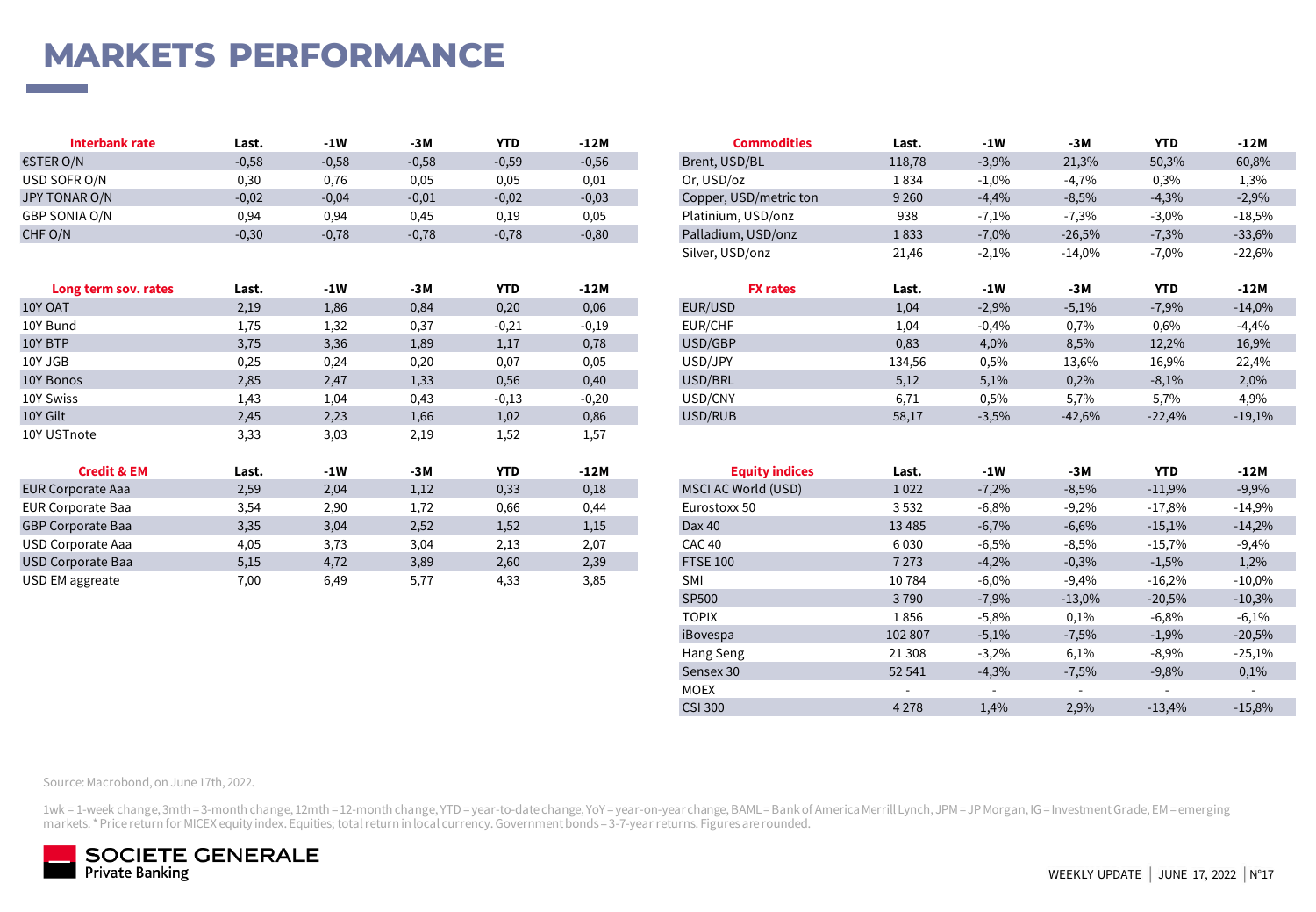# **IMPORTANT INFORMATION – PLEASE READ**

#### **GENERAL INFORMATION**

This document is a marketing communica tion issued by Société Générale Private Banking which is the business line of the Société Générale Group operating through its headquarters within Société Générale S.A. in France and its network (departments or separate legal entities (branches or subsidiaries), hereinafter the "Entities"), located on the various below-mentioned territories, acting under the brand name "Societe Generale Private Banking" and distributors of the present document.

In accordance with MiFID as implemented in France, this publication should be treated as a marketing communication providing general investment recommendations. This document has not been prepared in accordance with regulatory provisions designed to promote the independence of investment research and Societe Generale, as an investment services provider, is not subject to any prohibition on dealing in the products mentioned herein before the dissemination of this document.

Reading this document requires skills and expertise to understand the financial markets and the economic and financial information included. If it is not the case, please contact your private banker to no longer be a recipient of this document. Otherwise, we should consider that you have all the required skills to understand the document. In case you no longer wish to receive the document, please inform by written your private banker who will take all the necessary measures.

This material has been prepared solely for informational purposes and has no contractual value.

This material does not constitute an offer of purchase, sale, or subscription in any of the asset classes presented herein, nor a solicitation of such an offer, nor is it an offer to invest in asset classes. Nothing in thi should be construed as constituting investment advice or personal recommendation to any investor or its agent. Information contained herein is not intended to provide a basis on which to make an investment decision.

Any investment may have tax consequences and Société Générale Private Banking and its Entities do not provide tax advice. The level of taxation depends on individual circumstances and tax levels and bases may change. In addition, this document is not intended to provide accounting, tax or legal advice and should not be relied upon for accounting, tax or legal purposes. Independent advice should be sought where appropriate.

The accuracy, completeness or relevance of the information provided is not guaranteed although it has been drawn from sources believed to be reliable. The information and opinions expressed in this document were produced as at the date of writing and are subject to change without notice.

This material has not been prepared regarding specific investment objectives, financial situations, or the particular needs of any specific entity or person. Investors should make their own appraisal of the risks and shoul seek their own financial and legal advice regarding the appropriateness of investing in any asset classes or participating in any investment strategy.

The asset classes presented herein may be subject to restrictions regarding certain persons or in certain countries under national regulations applicable to said persons or in said countries. It is the responsibility of an person in possession of this document to inform themselves and to comply with the legal and regulatory provisions of the relevant jurisdiction. This document is not intended for distribution to any person or in any jurisdiction where such distribution would be restricted or illegal. In particular, it may not be distributed in the United States, nor may it be distributed, directly or indirectly, in the United States or to any US Perso

#### **GENERAL RISKS**

Some of the asset classes mentioned may present various risks, imply a potential loss of the entire amount invested or even an unlimited potential loss, and may therefore only be reserved for a certain category of investors, and/or only be suitable for well-informed investors who areeligible for these asset classes. In addition, these asset classes must comply with the Societe Generale Group's Code of Tax Conduct.

The price and value of investments and the income derived from them may go down as well as up. Changes in inflation, interest rates and exchange rates may adversely affect the value, price and income of investments denominated in a currency other than that of the client. Any simulations and examples contained in this document are provided for illustrative purposes only. This information is subject to change because of market fluctuations, and the information and opinions contained herein may change. Société Générale Private Banking and its Entities do not undertake to update or amend this document and will not assume any liability in this regard.

This document is for information purposes only and investors should make their investment decisions without relying on this document. Société Générale Priva te Banking and its Entities shall not be liable for any direct or indirect loss arising from any use of this document or its contents. Société Générale Private Banking and its Entities do not make any warranty, express or implied, as to the accuracy or completeness of this information or as to the profitability or performance of any asset class, country, or market.

Past performance is not a reliable indicator of future results. The value of an investment is not guaranteed, and the valuation of investments may fluctuate.

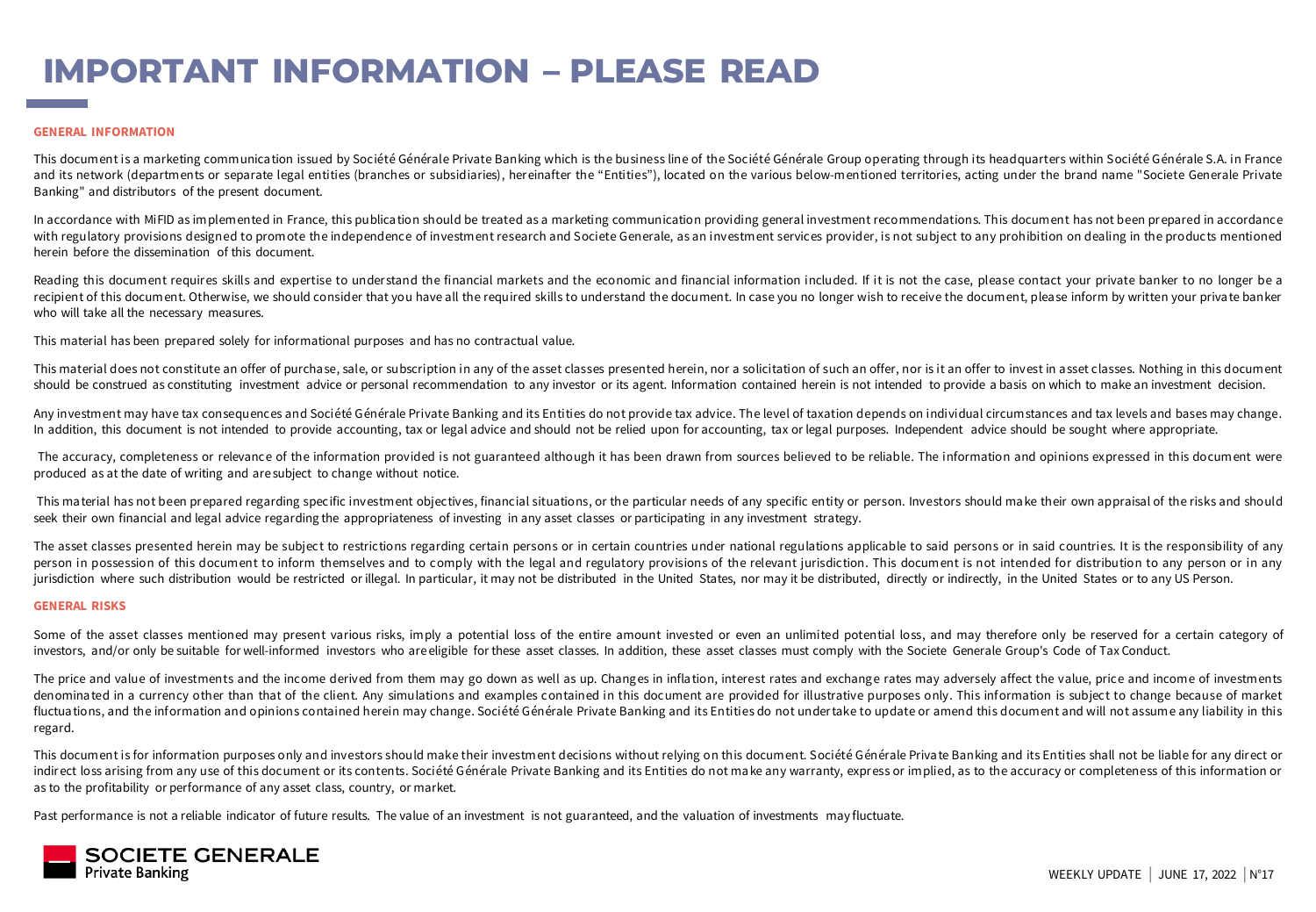## **IMPORTANT INFORMATION – PLEASE READ**

Forecasts of future performance are based on assumptions which may not materialized. The scenarios presented are an estimate of future performance based on evidence from the past on how the value of this investment varies, and/or current market conditions and are not an exact indicator. What investors will get will vary depending on how the market performs and how long they keep the investment/product. Future performance is subject to taxation which depends on the personal situation of each investor and which may change in the future.

For a more complete definition and description of the risks, please refer to the prospectus of the product or other legal information document as the case may be (as applicable) before making any final investment decisions.

This document is confidential, intended exclusively for the person to whom it is addressed, and may not be communicated or made known to third parties (except for external advisers and provided that they themselves respect confidentiality), nor reproduced in whole or in part, without the prior written agreement of Société Générale Private Banking and its Entities.

#### **CONFLICTS OF INTEREST**

The Societe Generale Group maintains an effective administrative organization that takes all necessary mea sures to identify, control and manage conflicts of interest. To this end, Societe Generale Private Banking and its Entities have put in place a conflict of interest policy to prevent conflicts of interest, including information Chinese walls.

This document contains the views of SGPB teams. Société Générale trading desks may trade, or have traded, as principal on the basis of the expert(s) views and reports. In addition, SGPB teams receive compensation based, in part, on the quality and accuracy of their analysis, client feedback, revenues of their entity of the Société Générale group and competitive factors.

As a general matter, entities within the Société Générale group may make a market or act as a principal trader in securities referred to in this report and can provide banking services to the companies mentioned in that document, and to their subsidiary. Entities within the Société Générale group may from time-to-time deal in, profit from trading on, hold on a principal basis, or act as advisers or brokers or bankers in relation to securities, or derivatives thereof, or asset class(es) mentioned in this document.

Entities within the Société Générale group may be represented on the supervisory board or on the executive board of such persons, firms or entities.

Employees of the Société Générale group, or persons/entities connected to them, may from time to time have positions in or hold any of the investment products/ asset class(es) mentioned in this document.

Société Générale may acquire or liquidate from time-to-time positions in the securities and/or underlying assets (including derivatives thereof) referred to herein, if any, or in any other asset, and therefore any return t prospective investor(s) may directly or indirectly be affected.

Entities within the Société Générale group areunder no obligation to disclose or consider this document when advising or dealing with or on behalf of customers.

In addition, Société Générale may issue other reports that are inconsistent with and reach differ ent conclusions from the information presented in this report and is under no obligation to ensure that such other reports are brought to the attention of any recipient of this report.

Société Générale group maintains and operates effective organisational and administrative arrangements taking all reasonable steps to identify, monitor and manage conflicts of interest. Société Générale Private Banking and its Entities have put in place a management of conflicts of interest policy designed to prevent conflicts of interest giving rise to a material risk of damage to the interests of its clients. For further information, please refer to the management of conflicts of interest's policy, which was provided.

#### **SPECIFIC INFORMATION PER JURISDICTION**

France : Unless expressly stated other wise, this document is published and distributed by Société Générale, a credit institution providing investment services authorised by and under the prudential supervision of the European Central Bank ("ECB") (located at ECB Tower, Sonnemannstraße 20, 60314 Frankfurt am Main, Germany) within the Single Supervisory Mechanism and supervised by the Autorité de Contrôle Prudentiel et de Résolution (loca ted at 4, Place de Budapest, CS 92459, 75436 Paris Cedex 09) and the Autorité des Marchés Financiers ("AMF") (located at 17 Pl. de la Bourse, 75002 Paris). Societe Generale is also registered with the ORIAS as an insurance intermediary under the number 07 022 493 orias.fr.

Societe Generale is a French public limited company with a capital of EUR 1 046 405 540 as of February 1st, 2022, whose registered office is located at 29 boulevard Haussmann, 75009 Paris, and whose unique identification number is 552 120 222 R.C.S. Paris. Further details are available on request or at <http://www.privatebanking.societegenerale.fr/>